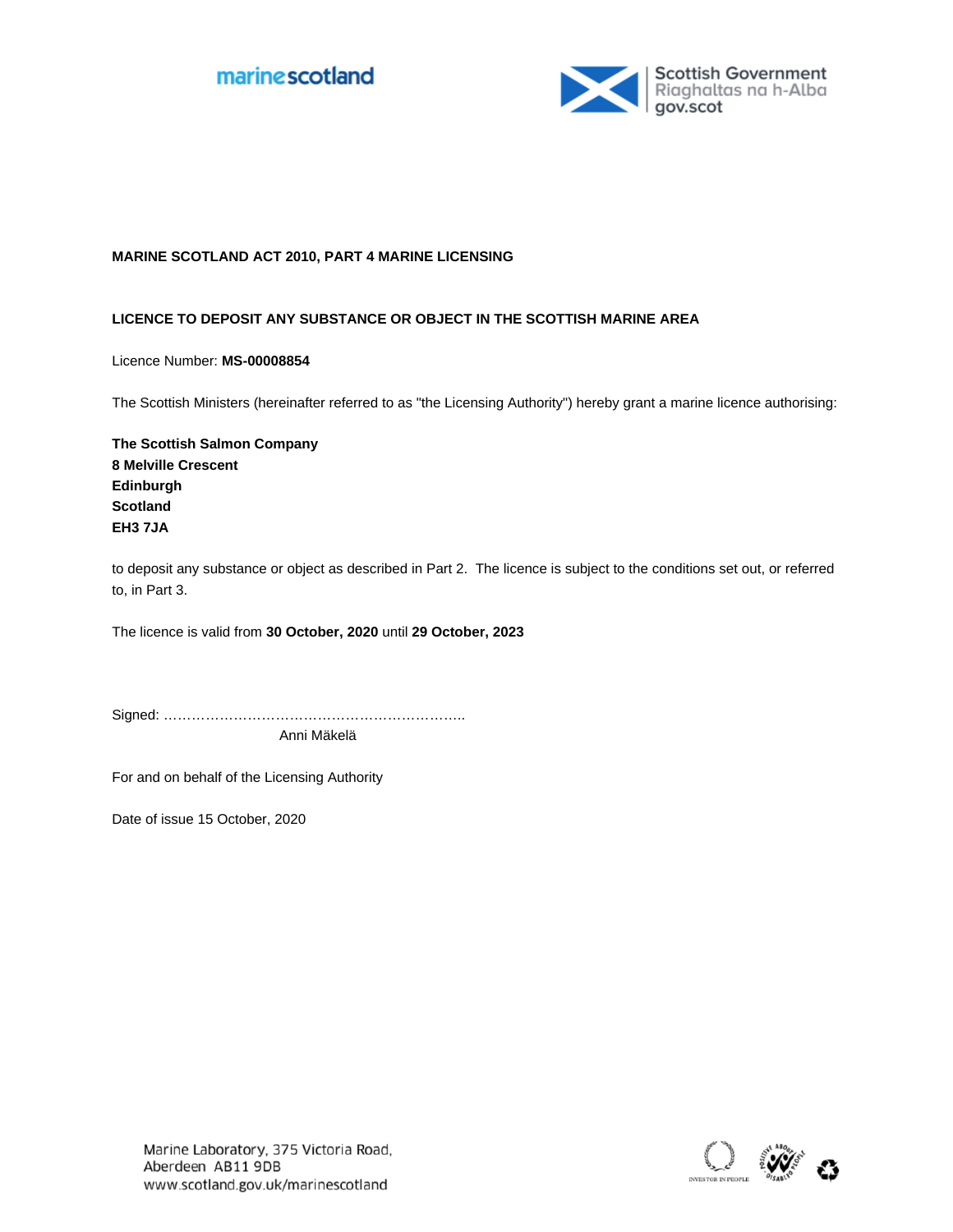# **1. PART 1 - GENERAL**

## **1.1 Interpretation**

In the licence, terms are as defined in Section 1, 64 and 157 of the Marine Scotland Act 2010, and

a) **"the 2010 Act"** means the Marine (Scotland) Act 2010;

b) **"Licensed Activity"** means any activity or activities listed in section 21 of the 2010 Act which is, or are authorised under the licence;

c) **"Licensee"** means The Scottish Salmon Company

d) **"Mean high water springs"** means any area submerged at mean high water spring tide;

e) **"Commencement of the Licensed Activity"** means the date on which the first vehicle or vessel arrives on the site to begin carrying on any activities in connection with the Licensed Activity;

f) **"Completion of the Licensed Activity"** means the date on which the Licensed Activity has been installed in full, or the Licensed Activity has been deemed complete by the Licensing Authority, whichever occurs first;

All geographical co-ordinates contained within the licence are in WGS84 format (latitude and longitude degrees and minutes to three decimal places) unless otherwise stated.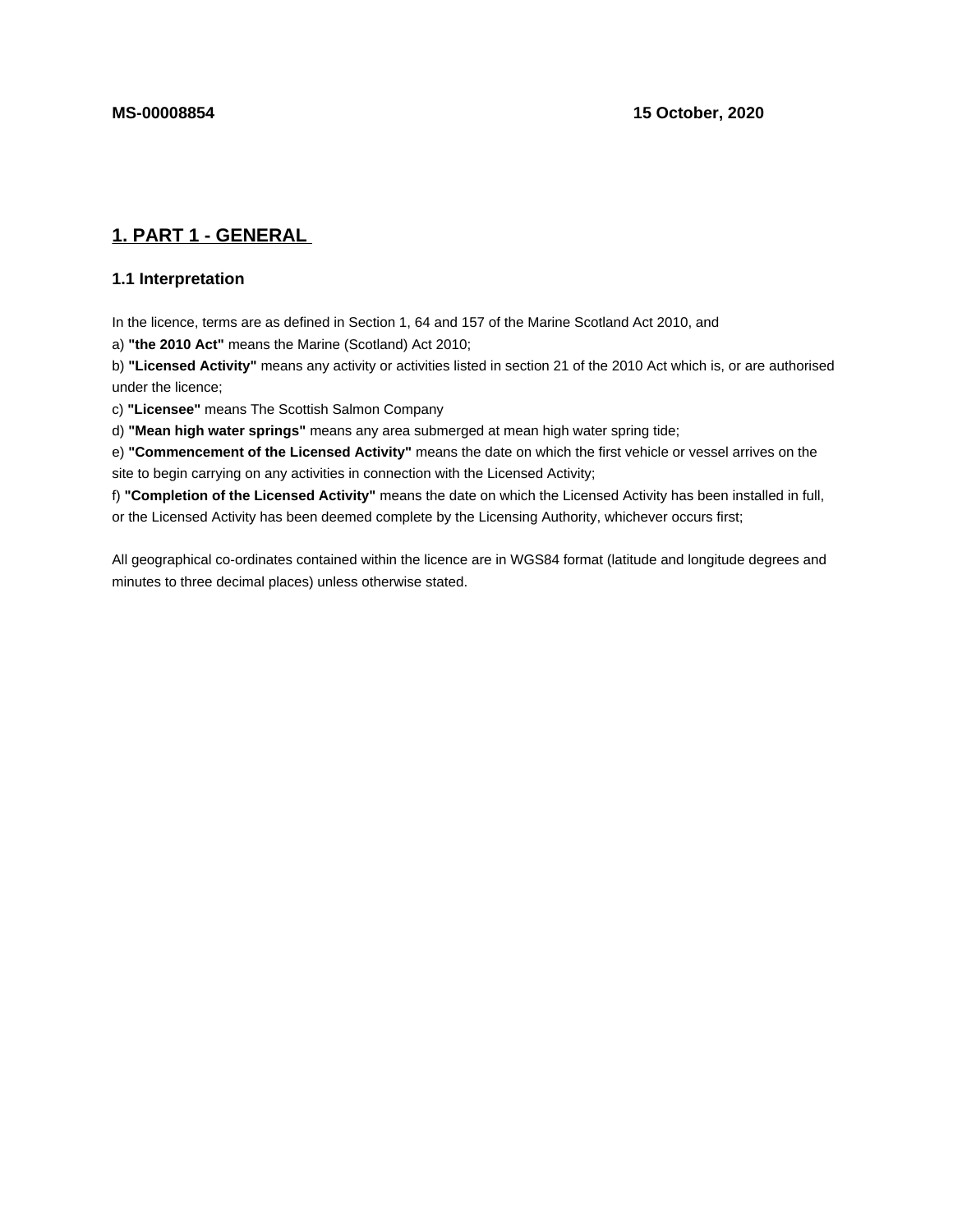## **1.2 Contacts**

All correspondence or communications relating to the licence should be addressed to:

Marine Scotland Licensing Operations Team Marine Laboratory 375 Victoria Road Aberdeen AB11 9DB Email: MS.Marinelicensing@gov.scot

#### **1.3 Other authorisations and consents**

The Licensee is deemed to have satisfied itself that there are no barriers or restrictions, legal or otherwise, to the carrying on of the Licensed Activities in connection with the licensed activity. The issuing of the licence does not absolve the Licensee from obtaining such other authorisations and consents, which may be required under statute.

#### **1.4 Variation, suspension, revocation and transfer**

Under section 30 (1) of the 2010 Act the Licensing Authority may by notice vary, suspend or revoke the licence granted by them if it appears to the Licensing Authority that there has been a breach of any of its provisions. For any such other reason that appears to be relevant to the Licensing Authority under section 30(2) or (3) of the 2010 Act. Under the 2010 Act variations, suspensions, revocations and transfers of licences are subject to the procedures set out in section 31 of the Act.

Under section 30 (7) of the 2010 Act, on an application made by a licensee, the Licensing Authority may vary a licence if satisfied that the variation being applied for is not material.

Under section 30 (8) of the 2010 Act, on an application made by the licensee, the Licensing Authority may transfer the licence from the Licensee to another person.

#### **1.5 Breach of requirement for, or conditions of, licence**

 Under section 39 of the 2010 Act it is an offence to carry on a Licensable Marine Activity without a marine licence and it is also an offence to fail to comply with any condition of a marine licence.

#### **1.6 Defences: actions taken in an emergency**

Under section 40 of the 2010 Act it is a defence for a person charged with an offence under section 39(1) of the 2010 Act in relation to any activity to prove that –

the activity was carried out for the purpose of saving life, or for the purpose of securing the safety of a vessel, aircraft or marine structure ('force majeure'), and

that the person took steps within a reasonable time to inform the Licensing Authority as set out in section 40(2) of the 2010 Act.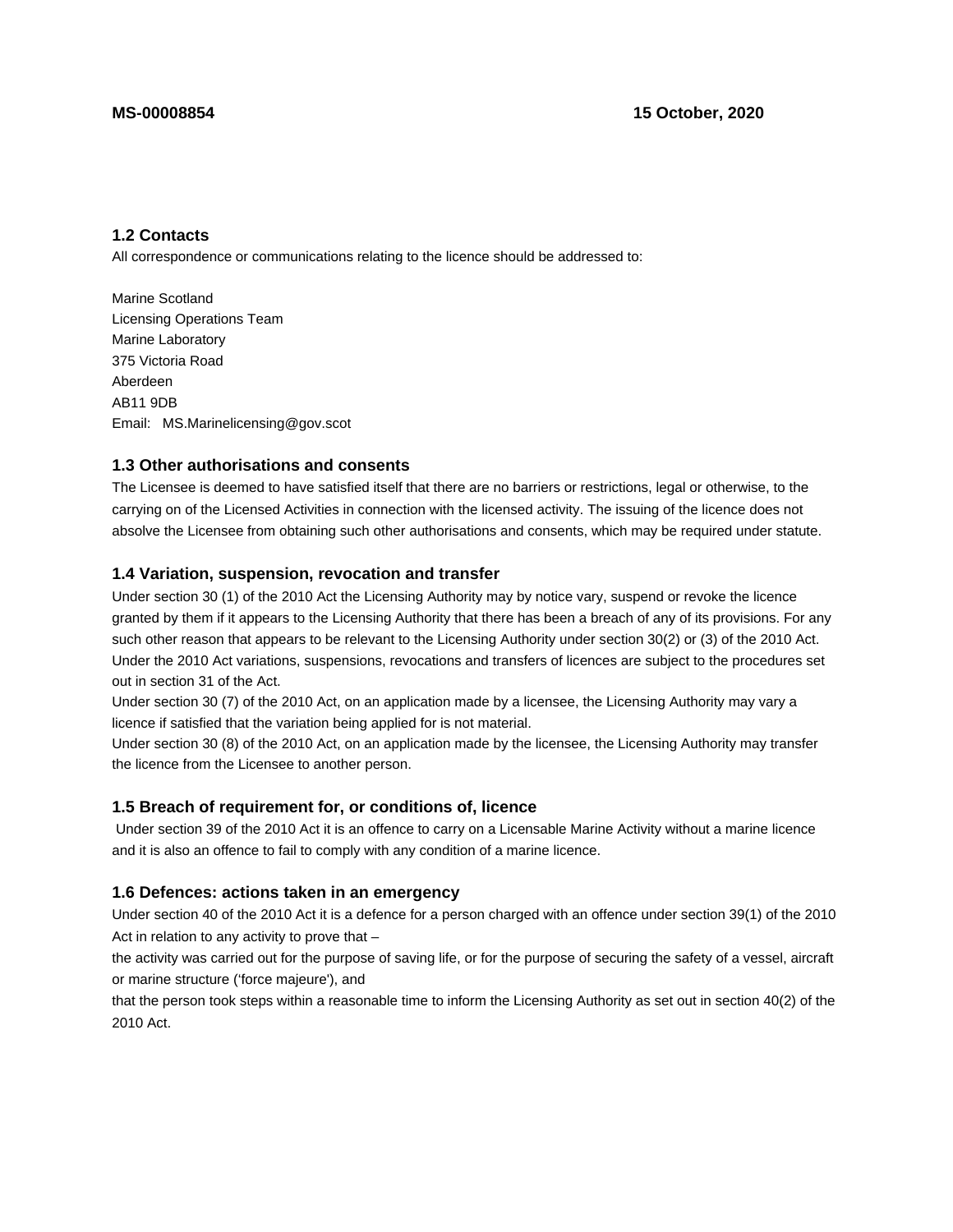## **1.7 Offences relating to information**

Under section 42 of the 2010 Act it is an offence for a person to make a statement which is false or misleading in a material way, knowing the statement to be false or misleading or being reckless as to whether the statement is false or misleading, or to intentionally fail to disclose any material information for the purpose of procuring the issue, variation or transfer of a marine licence or for the purpose of complying with, or purporting to comply with, any obligation imposed by either Part 4 of the 2010 Act or the provisions of this licence.

## **1.8 Appeals**

Under Regulation 3(1) of the Marine Licensing Appeals (Scotland) Regulations 2011 a person who has applied for a marine licence may by summary application appeal to against a decision taken by the Licensing Authority under section 71(1)(b) or (c) or (5) of the Act.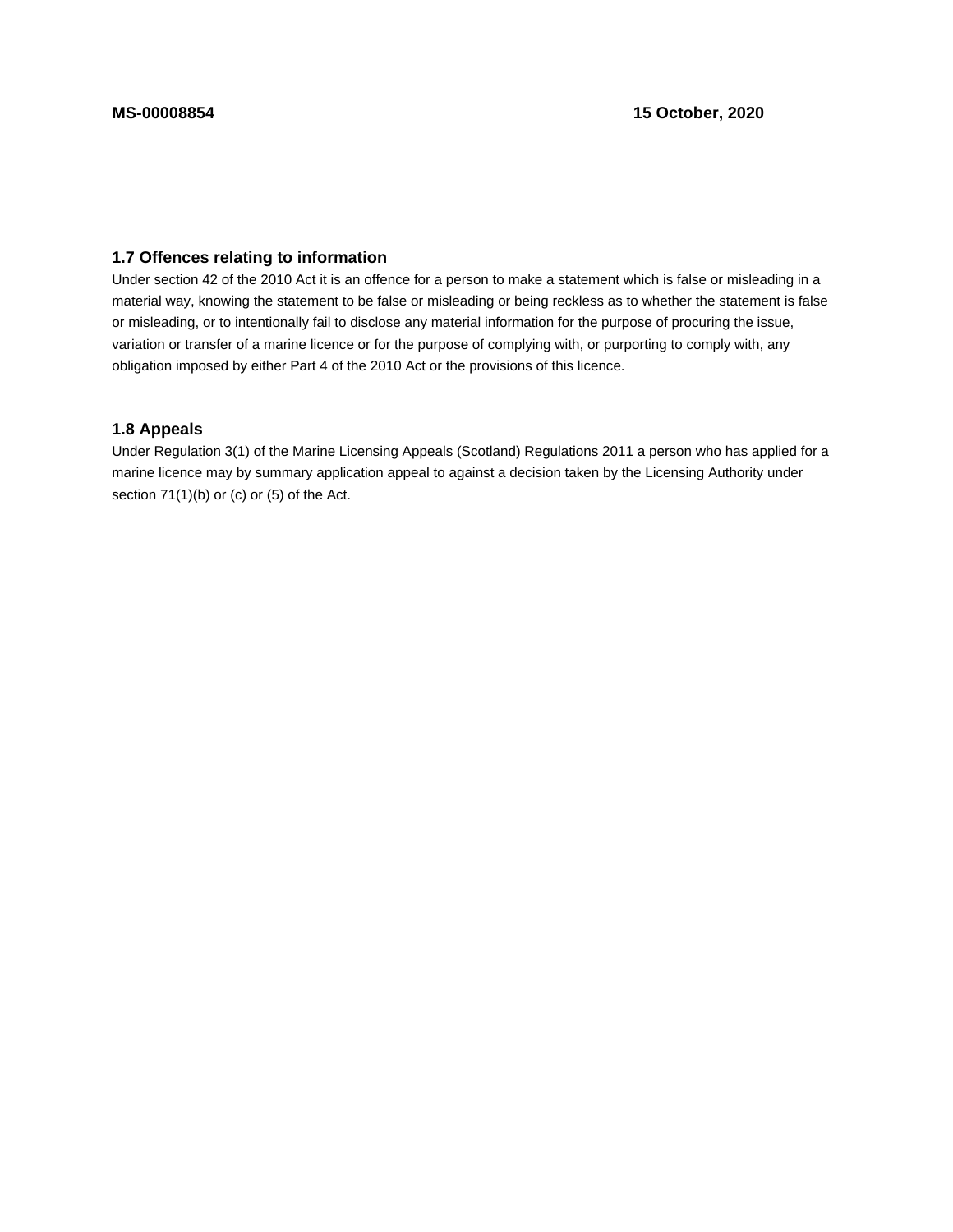# **2. PART 2 – PARTICULARS**

**2.1 Agent**

as per Licensee

## **2.2 Location of the Licensed Activity**

Kyles Vuia, West Loch Roag, At point located by:

58° 12.864' N 06° 52.714' W

As shown in Annex Two.

## **2.3 Description of the Licensed Activity**

To deposit in the Scottish marine area the chemical(s) or agent(s) from wellboats.

As described in application dated 08 July, 2020 and correspondence submitted in support of the application.

#### **2.4 Descriptions of the substances or objects to be deposited**

This licence authorises the deposit of the undernoted substances and objects required in connection with the licensed activity, subject to the maximum amounts as specified below:

Excis (1% w/v cypermethrin – cis 40 : trans 60) ALPHA MAX or AMX (1% deltamethrin) Hydrogen peroxide

## **2.5 Contractor and Vessel Details**

Vessels as per Annex One.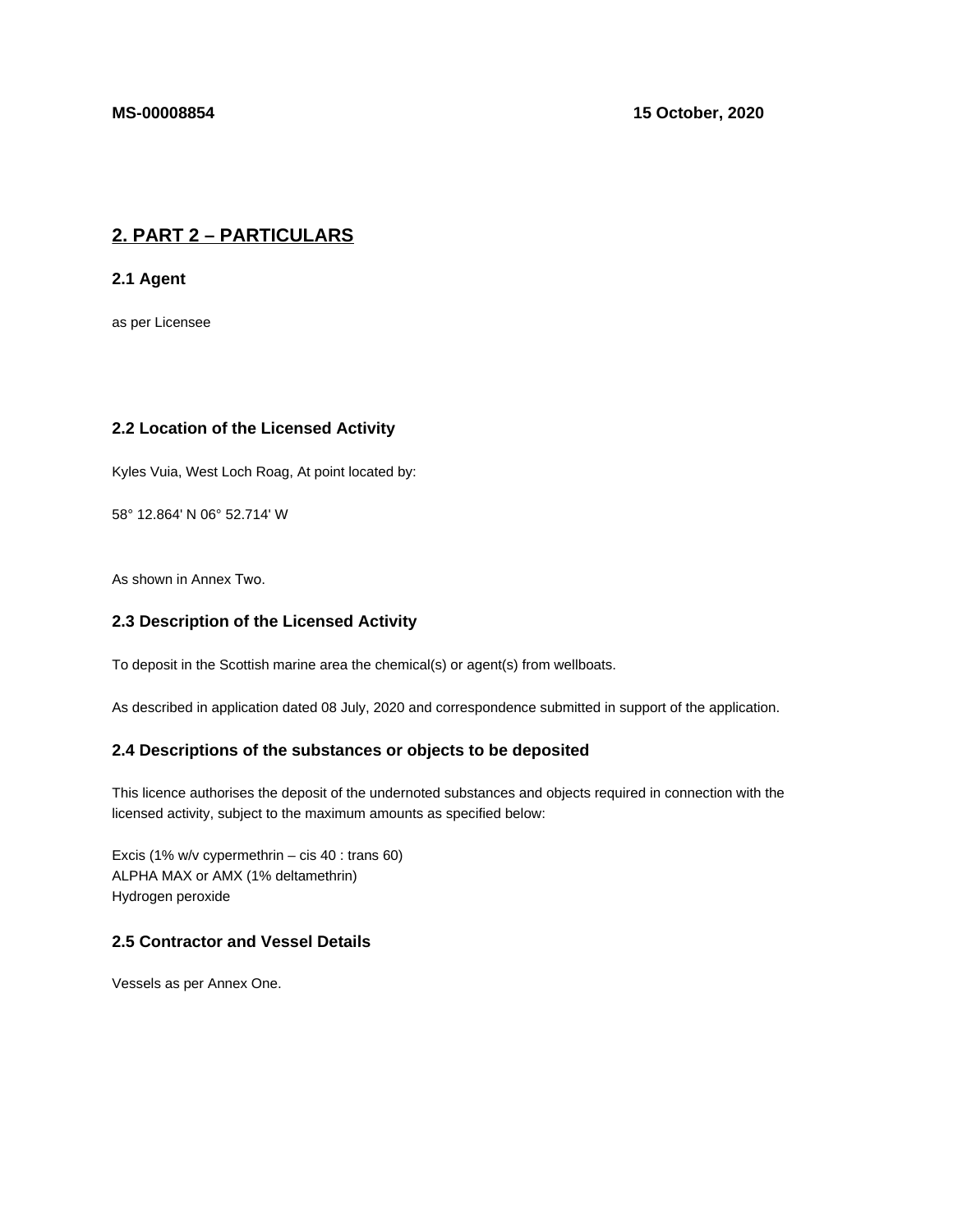# **3. PART 3 – CONDITIONS**

#### **3.1 General Conditions**

3.1.1. The treatment of fish must be carried out in such a way as to minimise the deposit of chemical(s) or agent(s).

3.1.2. "Force majeure" may apply when, due to stress of weather or any other cause, it is necessary to deposit the chemical(s) or agent(s) at a location other than that specified in Part 2 of the Schedule because the safety of human life, or a vessel or vehicle, is threatened. If chemical(s) or agent(s) are deposited in an unauthorised area, full details of the circumstances must be immediately notified to the licensing authority (see also Part 1 of the Licence).

3.1.3. Under the authority of this licence, the deposit of chemical(s) or agent(s) is only permitted if the location described in Part 2, section 2.2 of the Schedule is an operational and stocked fish farm. Furthermore, the said deposit is only permitted in respect of the treatment of fish being reared at the fish farm site at the location described in Part 2, section 2.2 of the Schedule, at the time of deposit.

3.1.4. Only those persons acting on behalf of, and authorised by, the agent or the Licensee shall undertake the deposit activities.

#### **3.2 Prior to the commencement of the Licensed Activity**

3.2.1. The Licensee must notify the licensing authority, at least two working days in advance of starting the Licensed Activity, with the date and time of commencement of all activities undertaken under the authority of this licence and the product name and quantity of chemical(s) or agent(s) intended for deposit. Details of chemical(s) or agent(s) deposited must also be recorded and reported in accordance with Condition 3.3.5 of the licence.

3.2.2. The Licensee must provide the Master(s) of the vessel(s) employed to undertake the deposit activities with a copy of the licence. The Licensee must also ensure that copies of the licence and all other relevant documents, including the treatment procedure (dated 25 October 2016) are available for inspection by any authorised Enforcement Officer at:

a) the premises of the Licensee; and

b) on board the vessel(s) employed to undertake the deposit activities

#### **3.3 During the Licensed Activity**

3.3.1. The Licensee must ensure that no dead fish are deposited to the water environment at any time. Any dead fish must be disposed of above the Mean high water springs in an appropriate manner.

3.3.2. The Licensee must ensure that deposits will only be carried out in accordance with the Treatment Procedure (dated 25 October 2016) as provided with the application. Marine Scotland - Licensing Operations Team ("MS-LOT")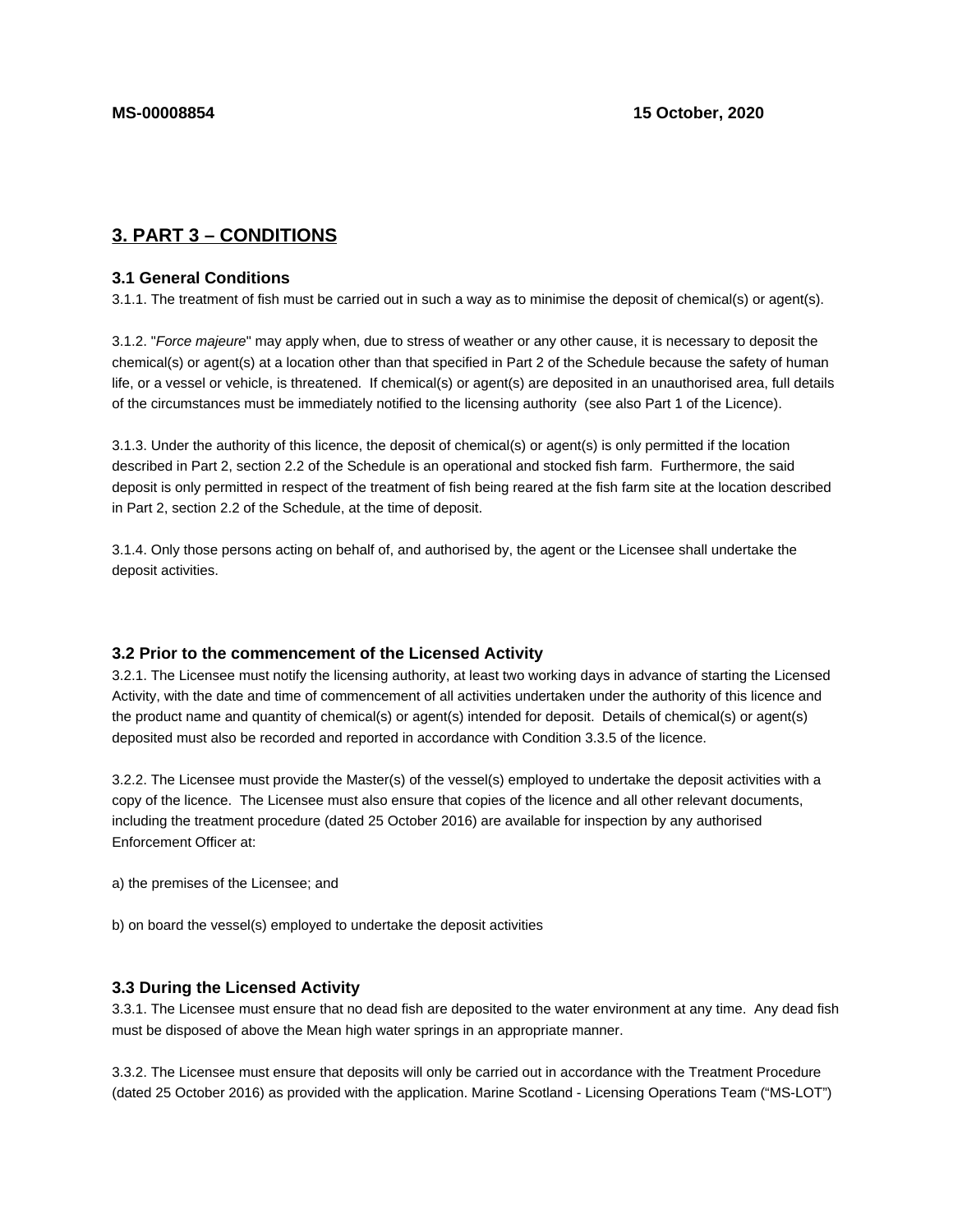must be informed if alterations are made to the treatment procedure. Copies of the treatment procedure must be kept with copies of the licence.

3.3.3. Only those chemical(s) or agent(s) described in Part 2, section 2.4 of the Schedule (the authorised deposits) shall be deposited under authority of the licence and all associated tank/hopper washings must be deposited at the location specified in Part 2, section 2.2 of the Schedule.

3.3.4. The method of deposit must be pumped discharge via pipe/hatches from Wellboat at a depth of surface to 2 metres below sea surface.

3.3.5. The Licensee must ensure that a log of operations is maintained and kept on board the deposit vessel(s) throughout each deposit activity, and be available for inspection by an authorised Enforcement Officer. The logs must be retained for a period of six calendar months following expiry of the licence.

For each deposit activity, the following information must be recorded:

a) the name of the vessel;

- b) the name of the product and its active ingredient;
- c) the quantity (volume) of the product scheduled for deposit;
- d) the date, time and position of each deposit activity;

e) the weather, including wind strength and direction, sea and tidal state throughout each deposit activity;

f) the rate of discharge during each deposit activity, if appropriate, and the duration of each deposit activity if the rate of discharge is not constant, the maximum and mean rates of discharge must be indicated);

g) report on each deposit activity, including details of any problems; and an explanation for any delays; and

h) the signature of the Master at the foot of each page of each record.

The above information can be entered on the deposit vessel log of operation form. The Licensee must provide to MS-LOT at three monthly intervals or on request from MS-LOT, a copy of all or any part of the records specified above.

3.3.6. The Licensee must ensure that:

a) subject to condition 3.3.6. b), the total quantity of cypermethrin as contained in the trade product Excis, deposited in any consecutive 3 hour period beginning at the time of the first release of Excis as part of any specific treatment, must not exceed 100.8 grams (this is equivalent to 10,080 millilitres of Excis).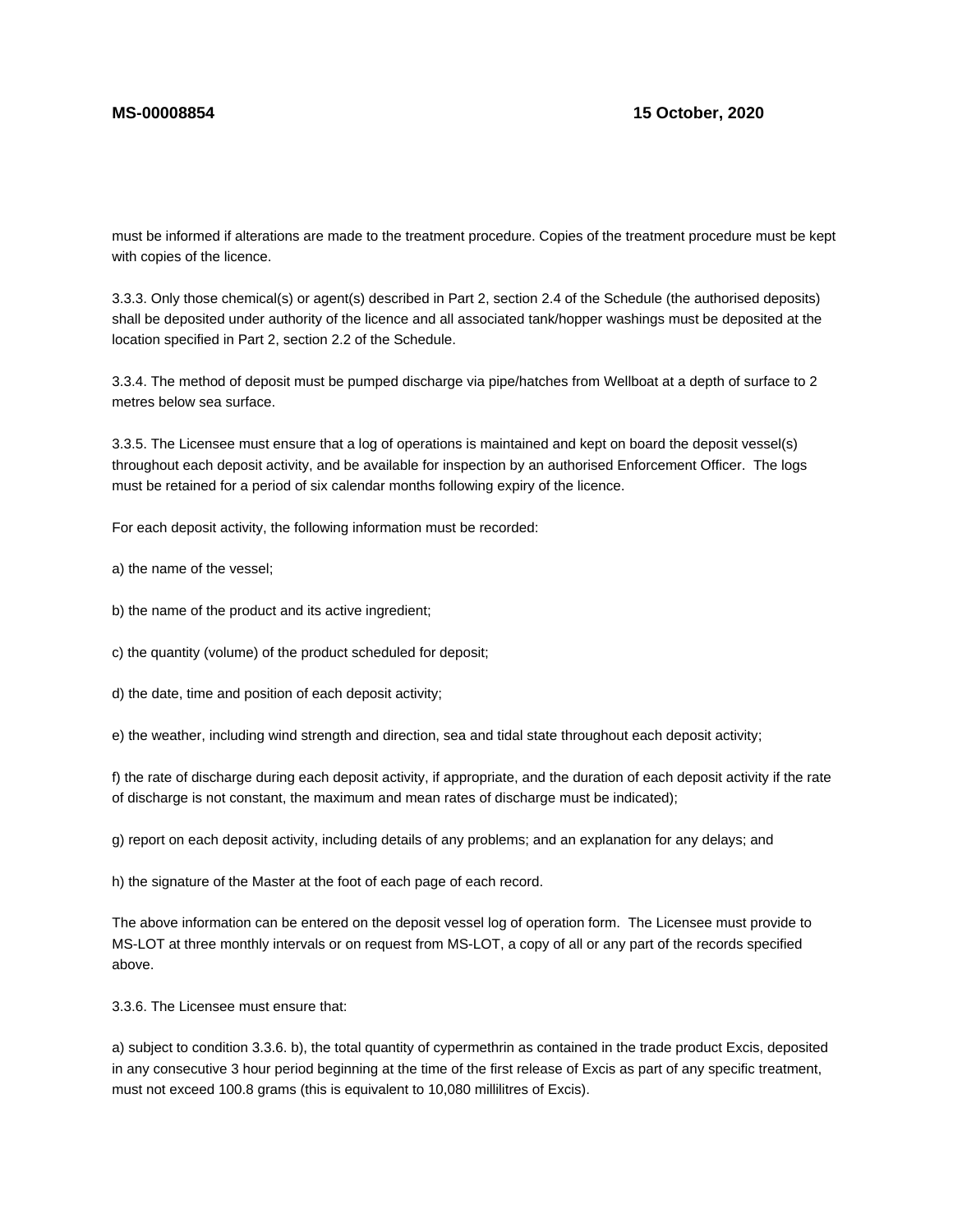b) Cypermethrin, as contained in the trade product Excis, must not be deposited if cypermethrin or deltamethrin, formulated as AMX 10mg/ml concentrate solution for fish treatment or as ALPHA MAX marketed by Pharmaq AS, has been deposited at the site, from any source, in the previous 3 hours.

3.3.7. The Licensee must ensure that:

a) subject to condition 3.3.7. b), the total quantity of deltamethrin, formulated as AMX 10mg/ml concentrate solution for fish treatment or as ALPHA MAX marketed by Pharmaq AS, deposited in any consecutive 3 hour period beginning at the time of the first release of deltamethrin, formulated as AMX 10 mg/ml concentrate solution for fish treatment or as ALPHA MAX marketed by Pharmaq AS, as part of any specific treatment must not exceed 37.8 grams (this is equivalent to 3780 millilitres of AMX or ALPHA MAX).

b) Deltamethrin, formulated as AMX 10mg/ml concentrate solution for fish treatment or as ALPHA MAX marketed by Pharmaq AS, must not be deposited if cypermethrin or deltamethrin, as contained in the trade product Excis, has been deposited at the site, from any source, in the previous 3 hours.

3.3.8. Hydrogen peroxide may be deposited at any time provided its actual use is recorded and reported in accordance with Part 3, section 3.3.5. of this licence.

3.3.9. In the event of the Licensee becoming aware of any changes to the information on which the issue of the licence was based, the licensing authority must be immediately notified of the details.

3.3.10. The Licensee must ensure that where any of the chemical(s) or agent(s) listed in Condition 3.3.6. and 3.3.7. are also authorised for deposit to the water environment following bath treatment at the fish holding cages at the site described in Part 2, section 2.2 under an authorisation granted by Scottish Environment Protection Agency then the quantity of that chemical or agent deposited over the time period specified in the relevant condition by the method specified in Condition 3.3.4 and from the cages over the same time period must not exceed the total quantity specified in the relevant condition.

3.3.11. The Licensee must ensure that the chemical(s) or agent(s) listed above must only be deposited following treatment of fish within the vessel(s) listed in Part 2, section 2.4.

#### **3.4 Upon Completion of the Licensed Activity**

3.4.1. If a new licence is required, the Licensee must make an application at least fourteen weeks before the expiry date of this licence. This licence shall not continue in force after **the expiry date of 29 October 2023.**